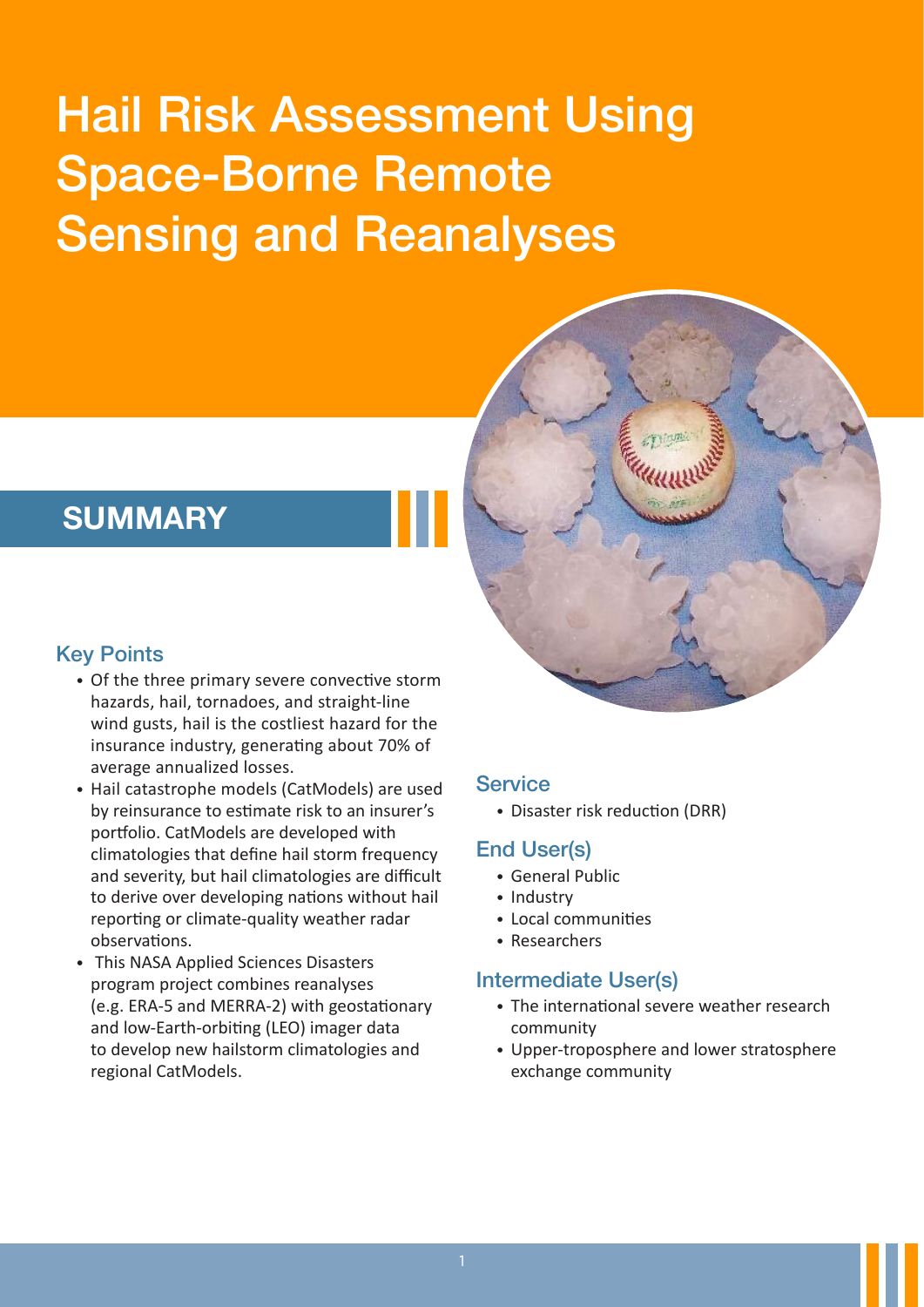## Application(s)

∙ Geostationary IR brightness temperature is used to detect and characterize overshooting convective cloud tops using long-term satellite data records. Passive microwave hail storm detection databases and reanalyses are used to filter out overshooting tops in environments that are not supportive of hailstorm formation. Filtered overshooting cloud tops are aggregated across data and then clustered in space and time into storm events, representing the full lifetime of a storm cell or cluster of cells within an anvil cloud. Properties such as the length, width, movement speed and intensity of the storm event are defined. Stochastic modeling is used to simulate storm events over a 25,000 year period, with properties that match the climatology derived from geostationary imager data. Hail streaks are randomly placed within each simulated storm event. A 25,000 year period is used in these simulations to estimate losses when applied to an insurance portfolio at varying return periods, such as a 1-in-200 year event. A 1-in-200-year event is used throughout industry for regulatory purposes to determine the capital an insurance company must withhold to cover losses from a catastrophic event.

#### Essential Climate Variables

—Atmosphere

∙ Precipitation, Clouds

## Climate Data Records

- ∙ MSG SEVIRI 10.8 micron IR brightness temperature
- ∙ NASA TRMM and GPM passive microwave imager (TMI and GMI) brightness temperature
- ∙ GOES-8 to -15 10.7 micron IR brightness temperature
- ∙ GOES-R series 10.3 micron IR brightness temperature

#### **Agencies**

- ∙ EUMETSAT
- ∙ NOAA
- ∙ NASA

#### Satellite Observations

- ∙ Meteosat Second Generation SEVIRI 10.8 micron brightness temperature
- ∙ TRMM and GPM passive microwave imagery at 10, 19, 37, and 89 GHz
- ∙ GOES-8 to -15 10.7 micron IR brightness temperature
- ∙ GOES-R series 10.3 micron IR brightness temperature

#### **Sustainability**

 $\frac{2}{1}$ 

∙ The Willis Re Hail Catastrophe Model is used operationally within the reinsurance and insurance industry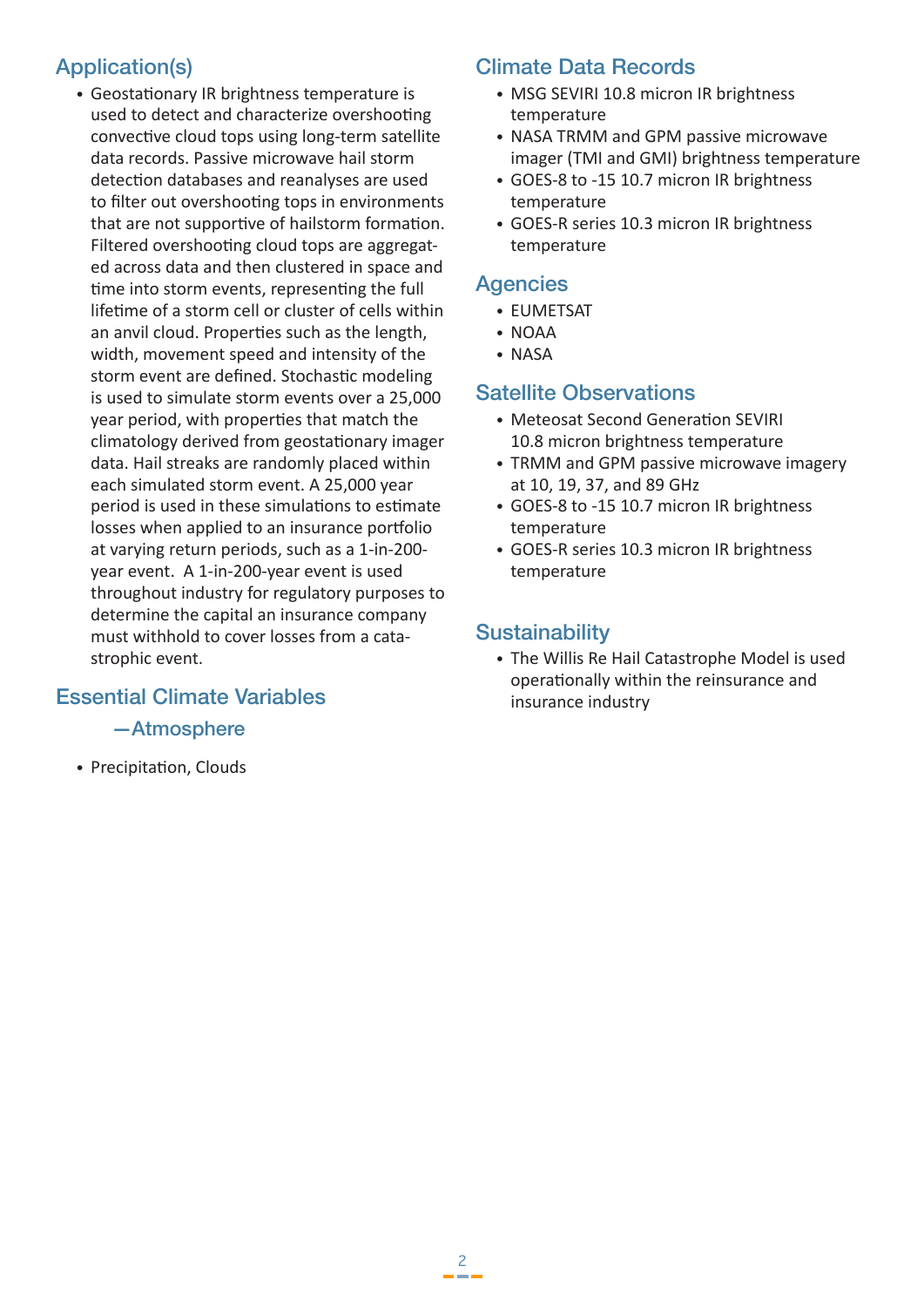### **DESCRIPTION**

Hail losses are relatively frequent in South Africa. Seven of the top 10 insured natural catastrophe events since the 1970s have been associated with hail, with upwards of 45% of the total value of insured motor and property claims from natural perils over that period caused by hail damage.

Faced with this kind of risk, a firm understanding of the potential financial impacts of a devastating 50-year hailstorm or the expected loss over the next 10 years in South Africa is critical.

Applications of hail catastrophe risk model outputs include:

- ∙ Pricing reinsurance contract layers for purchasing protection in the local and international reinsurance markets
- ∙ Assessing capital adequacy and responding to regulatory solvency requirements
- ∙ Portfolio management and optimisation

Such models have moved on in leaps and bounds in recent years as improved scientific understanding and modelling techniques have converged. As an example, Willis Re's recently launched new Hail Catastrophe Risk Model that quantifies the risk from damaging hail events across South Africa, has involved an extensive, ongoing collaboration with Willis Research Network partners at the Karlsruhe Institute of Technology (KIT) in Germany and NASA's Langley Research Centre, supported by the NASA Applied Sciences Disasters Program.

The model, which was launched in February 2021 as a greatly more sophisticated solution than its predecessor, features a comprehensive stochastic hail catalogue, developed by hail experts at KIT (Punge et al. (2017) using EUMETSAT Meteosat Second Generation (MSG) geostationary satellite data between 2005 and 2018. After applying the latest NASA hail detection algorithms to the MSG data, KIT has been able to map the distribution of observed hail frequency and severity. Events and their attributes were then simulated for a 25,000-year period to generate an extensive catalogue of hail events, with their footprints and parameter distributions reflecting observations in South Africa.



**Figure 1:** Frequency of hail days across South Africa, taken from Willis Re's South Africa Hail Model for Property and Motor classes (source: Willis Re)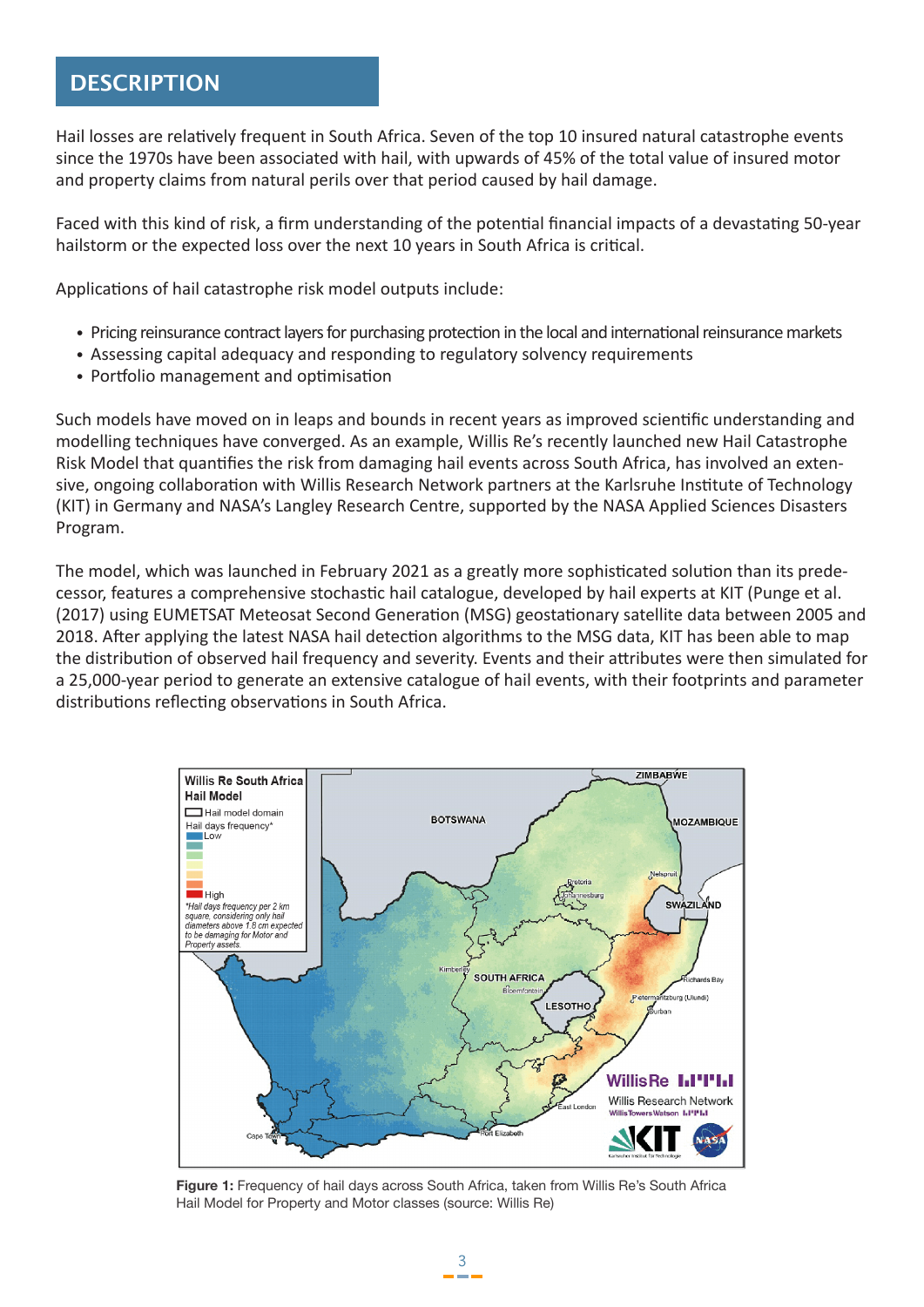Hail forms in intense updraft regions within thunderstorms. These rising updrafts create unique and detectable patterns called overshooting cloud tops (OTs) in satellite infrared cloud top temperature observations, collected every 15 minutes by sensors such as MSG's Spinning Enhanced Visible and InfraRed Imager (SEVIRI). Additionally, ice particles within intense convection and hailstorms scatters microwave radiation emitted by the surface before it can reach a satellite sensor, leading to BT depressions observed by passive microwave imagers such as those aboard the Tropical Rainfall Measurement Mission (TRMM) and the Global Precipitation Measurement Mission (GPM) satellites. Furthermore, hailstorms generate notable BT depressions in lower frequency (10-37 Ghz) passive microwave observations. These multispectral signals have been recently combined with human spotter hail reports to derive hail probability and detect storms likely to have produced hail (Bang and Cecil 2019, 2021). These detection methodologies are particularly important in regions where on-the-ground hail reports are limited, such as in South Africa. NASA is extensively applying these same OT-detection algorithms to generate reliable records of hail occurrences in satellite-imaged, hail-prone parts of the world, including North America and South America.

The limiting factor associated to this methodology is the length of available satellite imagery. In South Africa, the MSG SEVIRI infrared imager provides consistent, high spatio-temporal resolution observations back to 2004. But with 14 years of hail data, how can one be confident in assessing the risk from all potential hail occurrences and sizes?

This is where KIT's stochastic simulation methodologies come in. By simulating the full range of plausible hail events, represented by modelling the characteristics of historical event distributions, they create a comprehensive catalogue, containing hundreds of thousands of individual simulated hail events. Simulated events can be described not only by their annual frequency of occurrence, but also contain important attributes including mean hail diameter and time of day of occurrence. In total, KIT defined nearly 235,000 hail events with diameters between approximately 2cm and 20cm that would have potential to cause damage to insured motor and property assets.

By comparing early iterations of the hazard event set generation with known claims locations, this provides confidence in characterising those areas with higher frequency of damaging hail. One of the additional challenges with understanding hail risk to vehicles is day and night variability. As some commuters return home and park their cars in garages, and commercial fleets are stored in covered warehouses, the average susceptibility of those exposures to hail damage decreases. The 'time-of-day' of occurrence in KIT's hail catalogue enables distinguishing between events occurring during the day and the night,and modelling of the average change in risk associated with daily mitigation practices.

The model also offers an innovative exposure disaggregation module, enabling clients to downscale their aggregated postcode exposures to a high-resolution modelling grid. Just under 4,000 four-digit postcodes are transformed to almost 400,000 individual exposure sites, each one characterised by the proportion of residential, commercial and industrial development.

To translate hail diameters into insured hail losses, we can apply representative damage functions for each of the key classes of motor and property business according to the relative damageability between residential, commercial or industrial assets. This can support informed reinsurance assessments based on loss estimates for an entire portfolio."

This satellite-driven hail risk assessment framework is portable to other geographic regions and geostationary satellites, though careful consideration of satellite image resolution, quality, and calibration throughout the data record is required. This is especially the case if one seeks to determine if climate change is impacting severe storm activity, an application where a long-term, consistent data record is required. For example, a transition between the 4 km/pixel (at nadir) GOES-8 to -15 imager to the 2 km/pixel GOES-R series Advanced Baseline Imager (ABI) yielded a ~15% increase in detection rate for overshooting cloud tops (Cooney et al. 2021). Infrared temperatures within overshooting tops in ABI imagery can be 5 K or more colder than historical GOES imagery. Adjustments to detection algorithm settings were made to try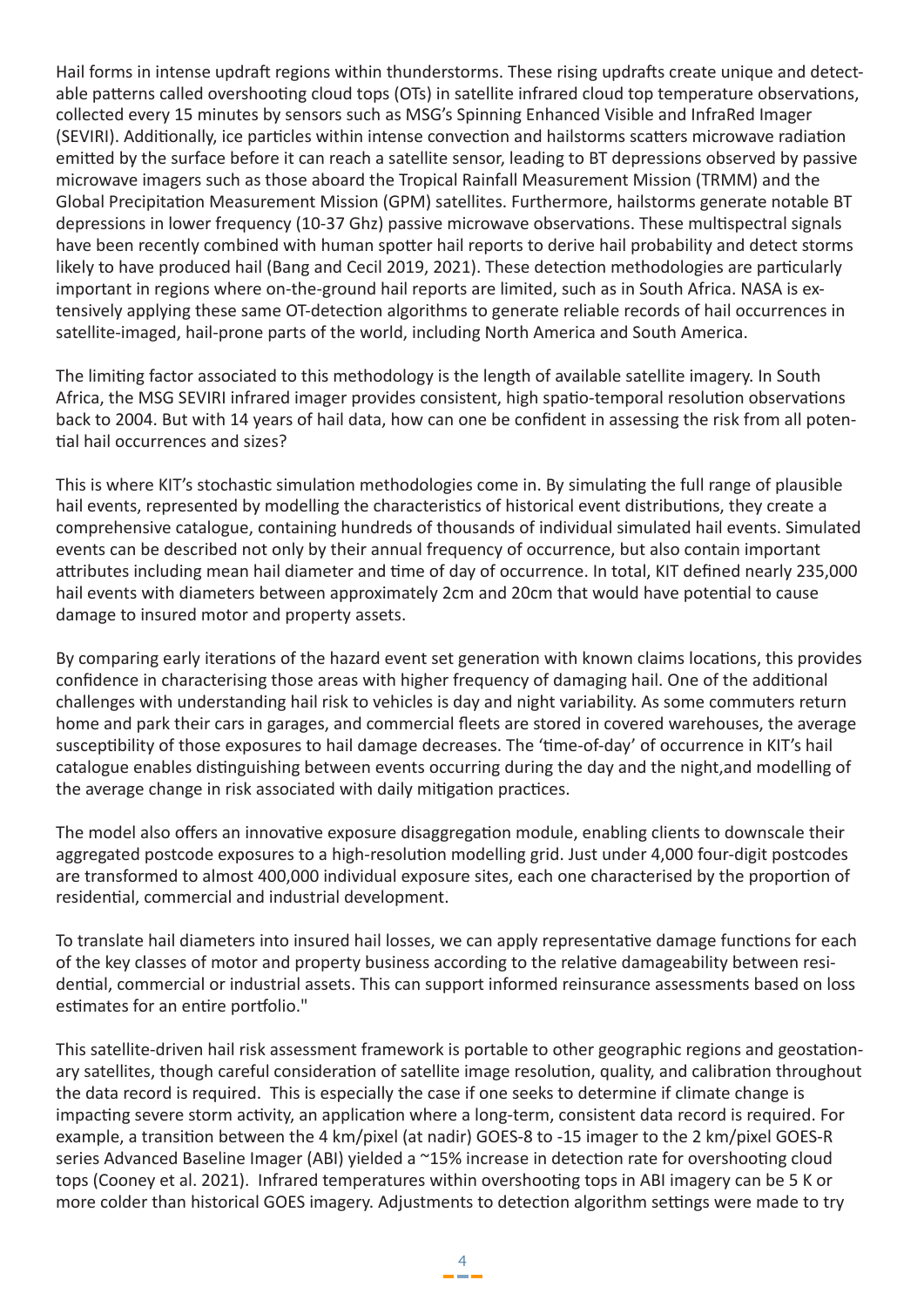to account for resolution changes (Khlopenkov et al. 2021) yet such changes in detection performance are unavoidable, especially for small or weak overshooting than does not have a very prominent signal in the infrared imagery. If one seeks to try to identify each and every overshooting top evident in GOES-R ABI imagery with coarser resolution imagers, where spatial temperature gradients from the overshoot to surrounding anvil may only be 2 K, then there will be numerous false detections because 2 K spatial gradients often occur in non-convective clouds. The Meteosat First Generation (MFG) satellites provided a 17-year data record of IR brightness temperature at 5 km/pixel. Experience with analyzing this MFG imagery indicates that overshooting tops can be resolved, though their signal is further dampened due to larger pixel sizes and therefore detections may be limited to the more intense and prominent overshoots. The most intense storms from a satellite perspective are more likely to produce larger hail (Khlopenkov et al. 2021), so resulting climatologies from MFG or other imagery with comparable resolution could be used to identify where larger hail (i.e. 5+ cm diameter) is most likely to occur.

## **INFORMATION FLOW**

| <b>Observations</b>                                                                                                    | <b>Climate Data Records</b>                                                                                                                                                                                                      | <b>Application</b>                                                                                                                                                                                                                             | <b>Decision Making</b>                                                                                                                                                 |
|------------------------------------------------------------------------------------------------------------------------|----------------------------------------------------------------------------------------------------------------------------------------------------------------------------------------------------------------------------------|------------------------------------------------------------------------------------------------------------------------------------------------------------------------------------------------------------------------------------------------|------------------------------------------------------------------------------------------------------------------------------------------------------------------------|
| • Geostationary Infrared<br><b>Observations</b><br>• Low-Earth-<br><b>Orbiting Passive Micro-</b><br>wave Observations | • Identify Overshooting<br><b>Cloud Tops</b><br>• Filter Overshooting Tops<br><b>By Reanalysis Convec-</b><br>tive Environment<br>• Define Satellite-Derived<br><b>Hailstorm Climatology</b><br>• Perform Stochastic<br>Modeling | Apply stochastic storm<br>٠<br>event set to insurance<br>portfolio<br>• Define losses at<br>various return periods<br>such as a 1 in 200<br>year event                                                                                         | • Costing of Reinsurance<br>Contract<br>• Decision Making In<br><b>Agriculture Sector and</b><br><b>Insurance Industry</b><br>To Improve Hailstorm<br><b>Resilence</b> |
|                                                                                                                        | <b>Insurance Losses</b><br>Size of Hail                                                                                                                                                                                          | • Reanalysis Parameters (CAPE, Wind Shear,<br>Freezing Level, Mid-Level Lapse Rates)<br>• Passive Microwave Imager Hailstorm<br>Detections (TRMM and GPM)<br>• Severe Storm Reports and Reports of<br>• Weather-radar Derived Maximum Expected |                                                                                                                                                                        |

**Use additional data**

The case study could be improved with longer geostationary satellite data records, as well as more frequent passive microwave imager observations in the 10-89 GHz range.

 $\frac{5}{1}$